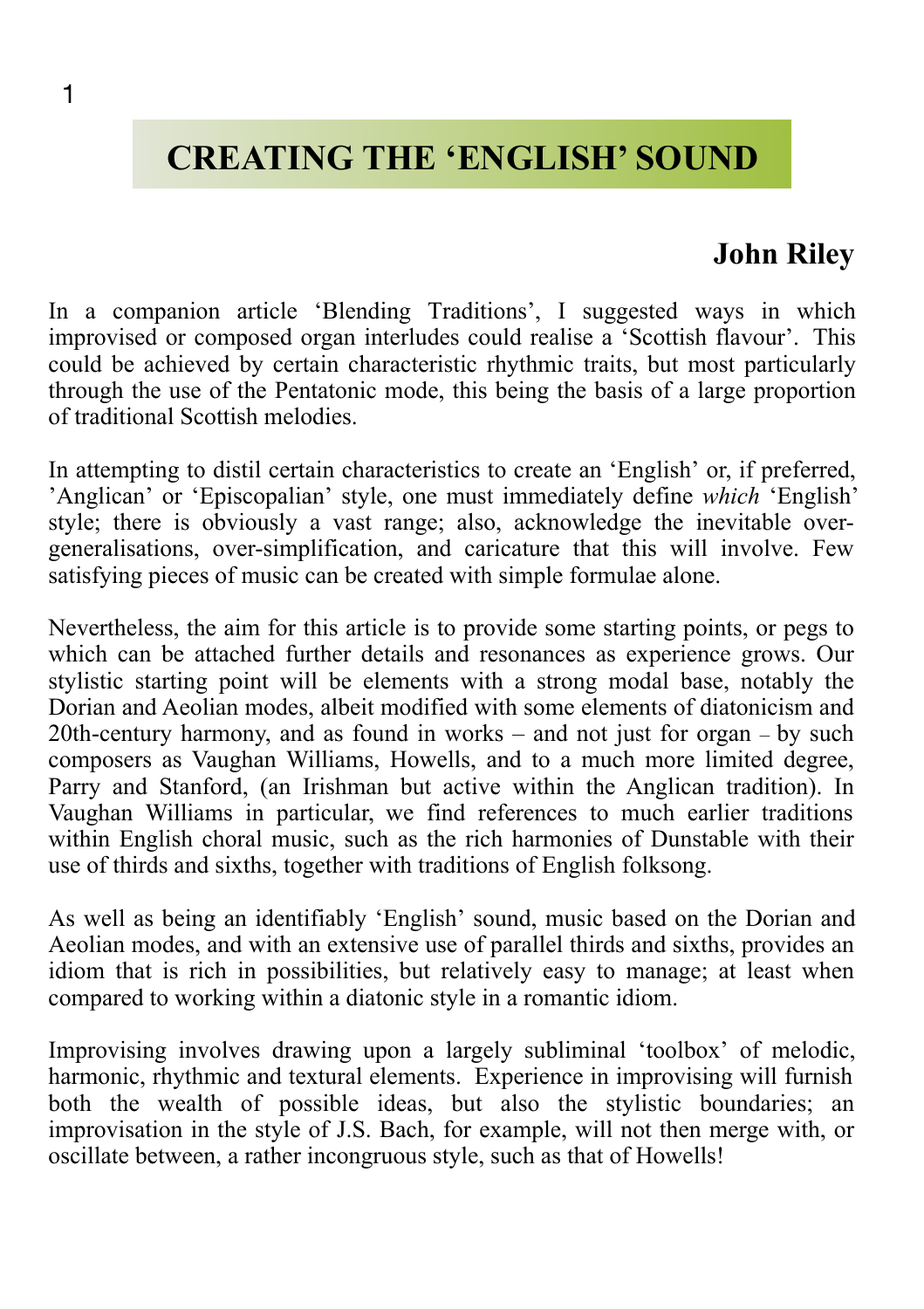There is value sometimes therefore in working firmly within pre-determined parameters, with a specific set of tools to employ. Here are some useful tools that should provide the basis for a rich variety of 'English' style improvisations. Why not use each section as a template on which to create your own improvisations? You could continue the given examples or create something afresh in related style.

#### **1: MELODY, BASS, AND ACCOMPANIMENT IN PARALLEL THIRDS**

Use the following: (a) A firm pulse and metre. (b) Music based on the Dorian and Aeolian modes (white notes  $\overline{D}$  to  $D'$  and A to  $\overline{A'}$ ). (c) Groups of parallel thirds in the accompaniment, moving independently of the melody. **(Ex. 1).**



#### **2: PARALLEL SIXTHS WITH MELODY, SUSPENSIONS AND CADENCES**

The first example used groups of parallel thirds as an independent accompaniment to the melody. Now, introduce parallel thirds and sixths in the melody itself, interspersed with suspensions and accented passing notes. **(Ex. 2).** Add to this the occasional major chord to punctuate a cadence, in contrast to the minor thirds of the modes. This also contributes to the tonal ambiguity, and blend of archaism with more modern harmonic styles, characteristic of music of this style. Again, note also the use of parallel thirds and sixth chords. (**Ex. 3).**

Another useful device to achieve harmonic variety, particularly as part of a cadence, is the flattened supertonic triad with an added seventh—on top of which is also an appoggiatura, in this case resolving on to the G; a characteristic device of Howells in particular. **(Ex. 4).** (Chord labelling is useful, if perhaps a shade intimidating at times! Far more important though is an instinctive grasp and memorisation of characteristic chords, and in their various transpositions).

2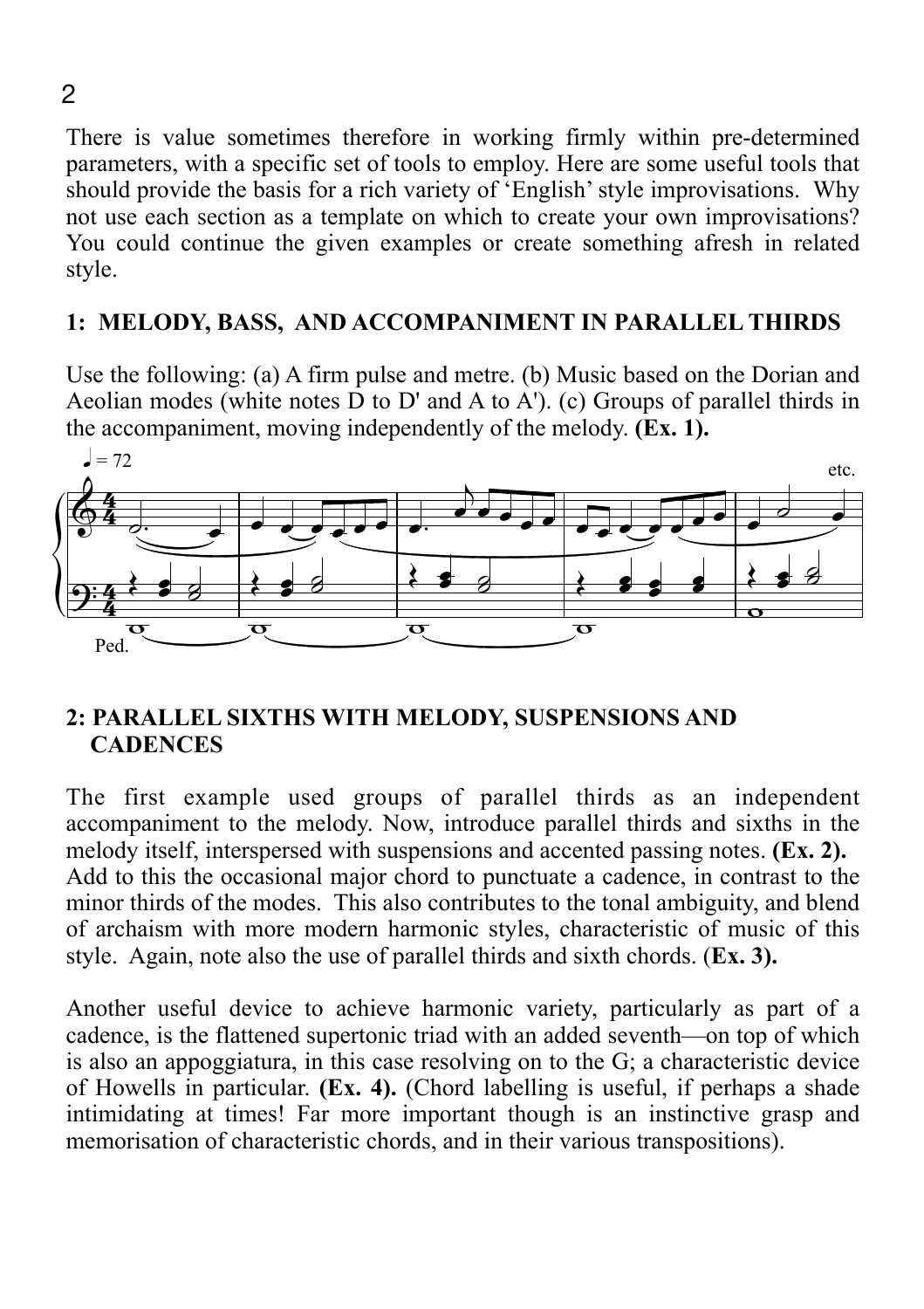





#### **Ex.3**



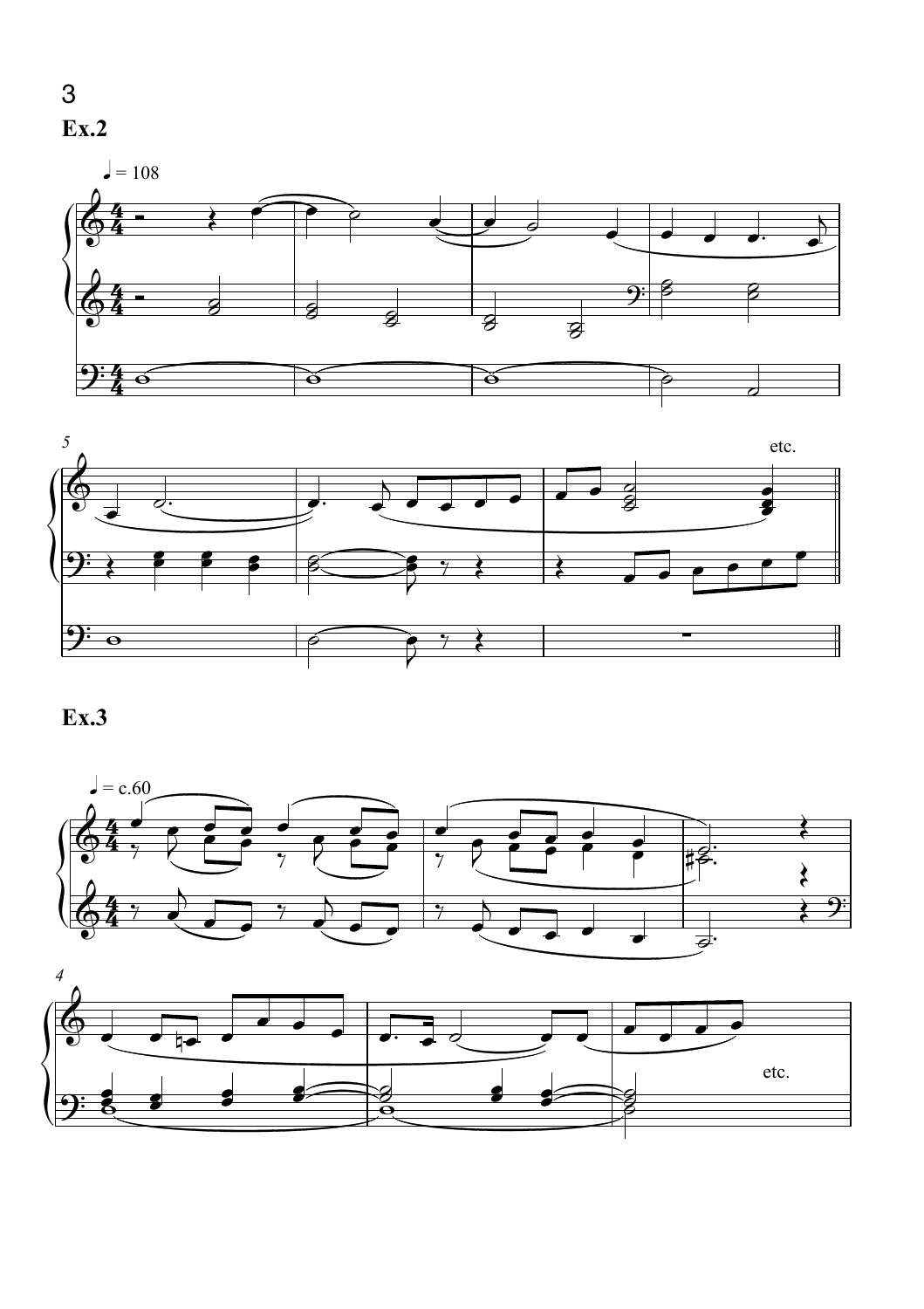

#### **3: CONTRAPUNTAL TEXTURES**

Another characteristic, in conjunction or contrast with block harmony are free-flowing, almost vocal-like melodic strands and counterpoint. The Dorian and Aeolian modes in particular, with minimal amount of clashing notes will help facilitate this, for example in imitative part-writing. Create a contrapuntal interlude. The opening might be quasi-fugal in character, such as in **Ex. 5.** 



4

**Ex.4**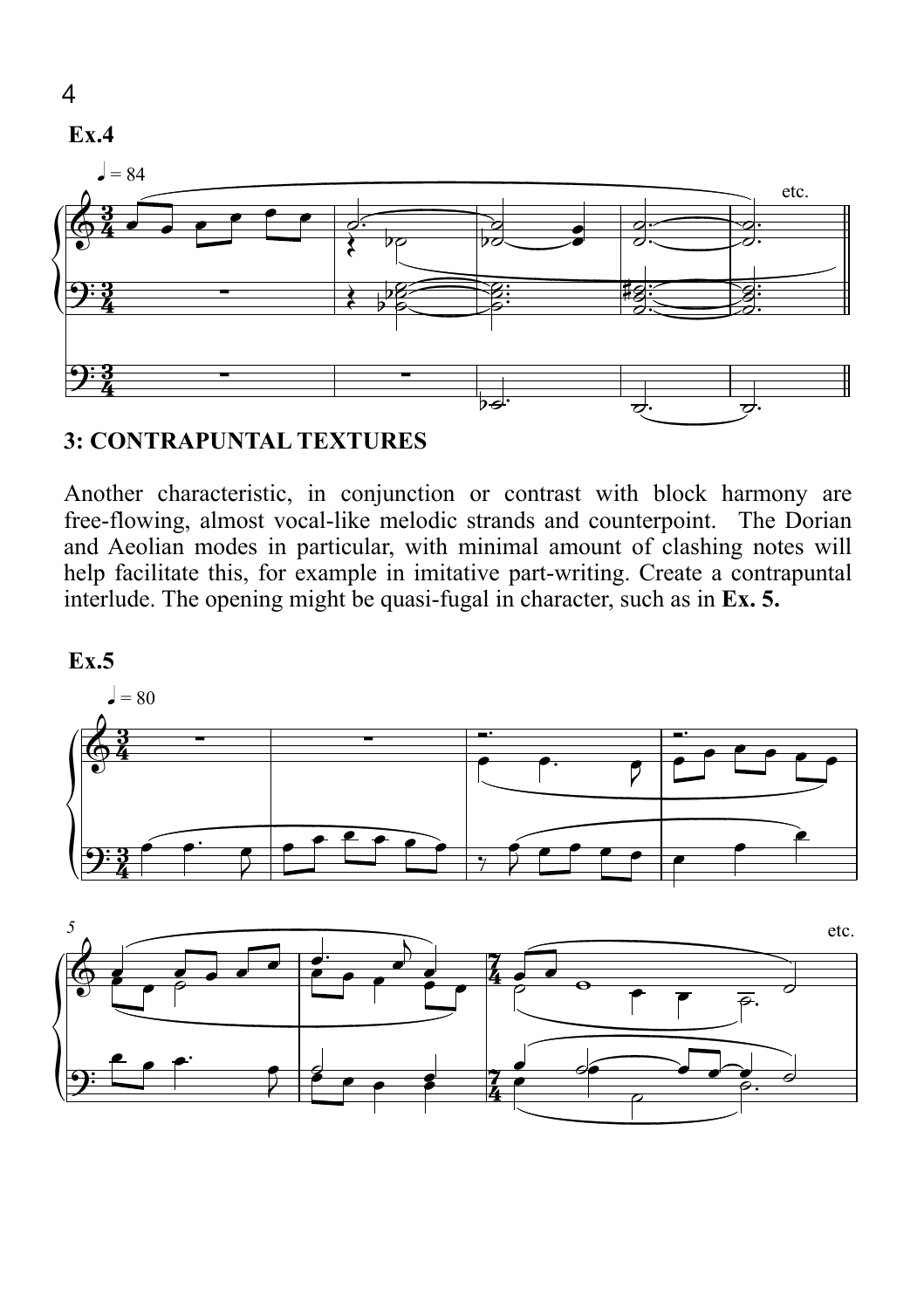# ${A}$ ່ວ<br>4: PARALLEL TRIADS - FANFARES AND MARCHES

In addition to the use of thirds and sixths, we often find extensive use of parallel fifths and triads, not least when invoking a more extrovert style, for example in fanfares and intradas. Using the Mixolydian mode (G to G') with its major third provides a lighter mood than the Dorian and Aeolian modes with their minor thirds. Create a fanfare or march. (**Ex. 6).**

**Ex. 6**



#### **5: INTRODUCING BLACK NOTES AND TRANSPOSED MODES**

Staying within the safety of white-note modes is more limiting when using parallel triads; a triad on 'B' will lead to a rather ugly and incongruous diminished fifth. To preserve the purer interval of a fifth, whether with a major or minor third, we need to introduce black keys and notes from outside a single mode. Think of it as 'melody-led' harmony, the top melody note determining the harmony underneath, rather than the underlying bass note determining the harmony above. The melody and harmony notes below it might still be modal, retaining the same intervals between the notes, but in transposed form.

As well as being used as chords moving in parallel, these can also be used in contrary motion. This can create a strong sense of tonal gravity with a chord of relative consonance, for example a triad, acting as a resolution and pivot to surrounding dissonant chords. Writing of this kind is reminiscent of some of the music of Walton, even of Mathias or Leighton. Here are some different permutations of a basic fanfare structure. Create your own fanfares using the techniques demonstrated here. **(Ex. 7).**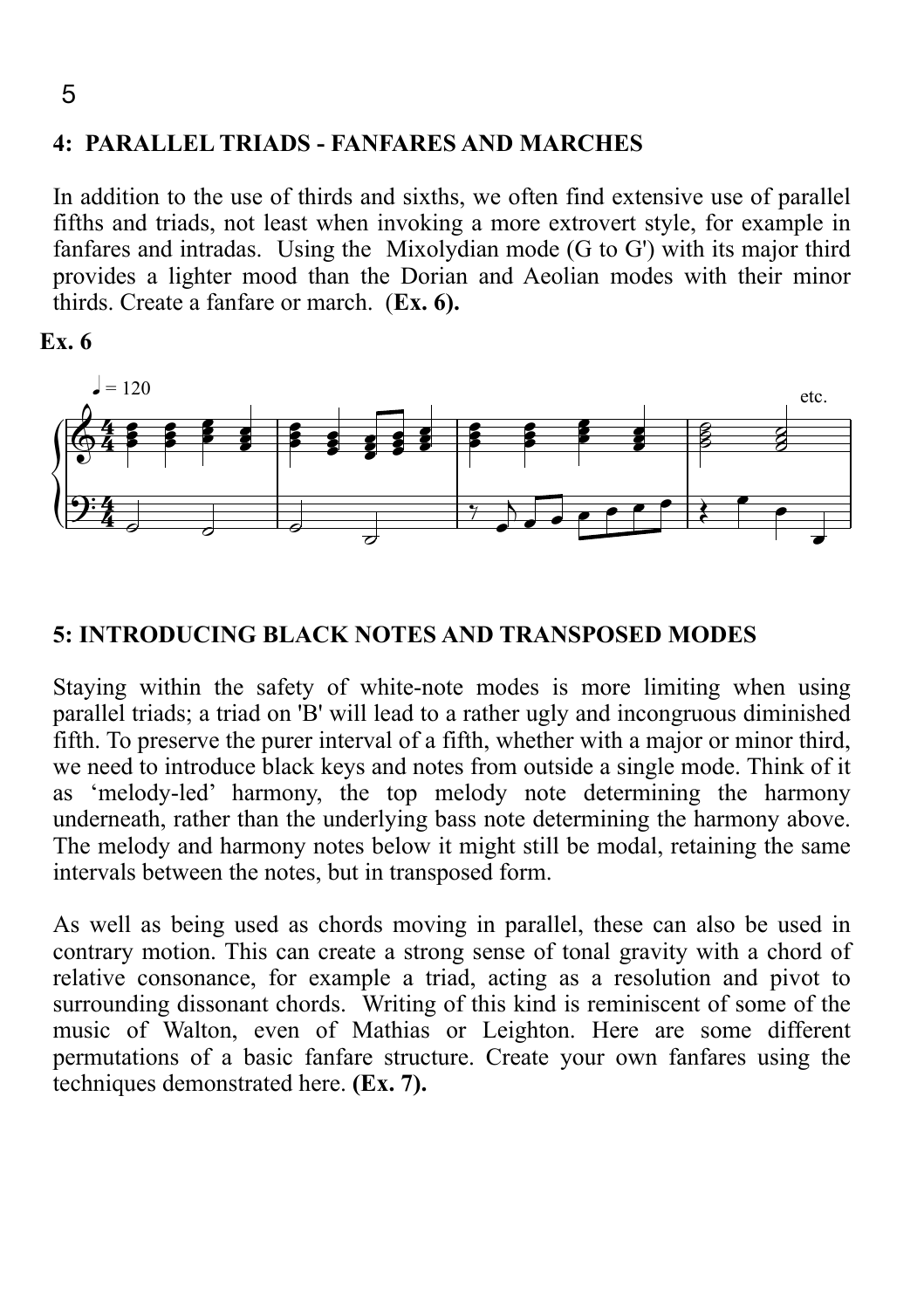

 $\sqrt{ }$  = 88 Pairs of fifths with added thirds moving in contrary motion



 $\Box$  = 88 Two parts, centred round a fifth moving in contary motion



6